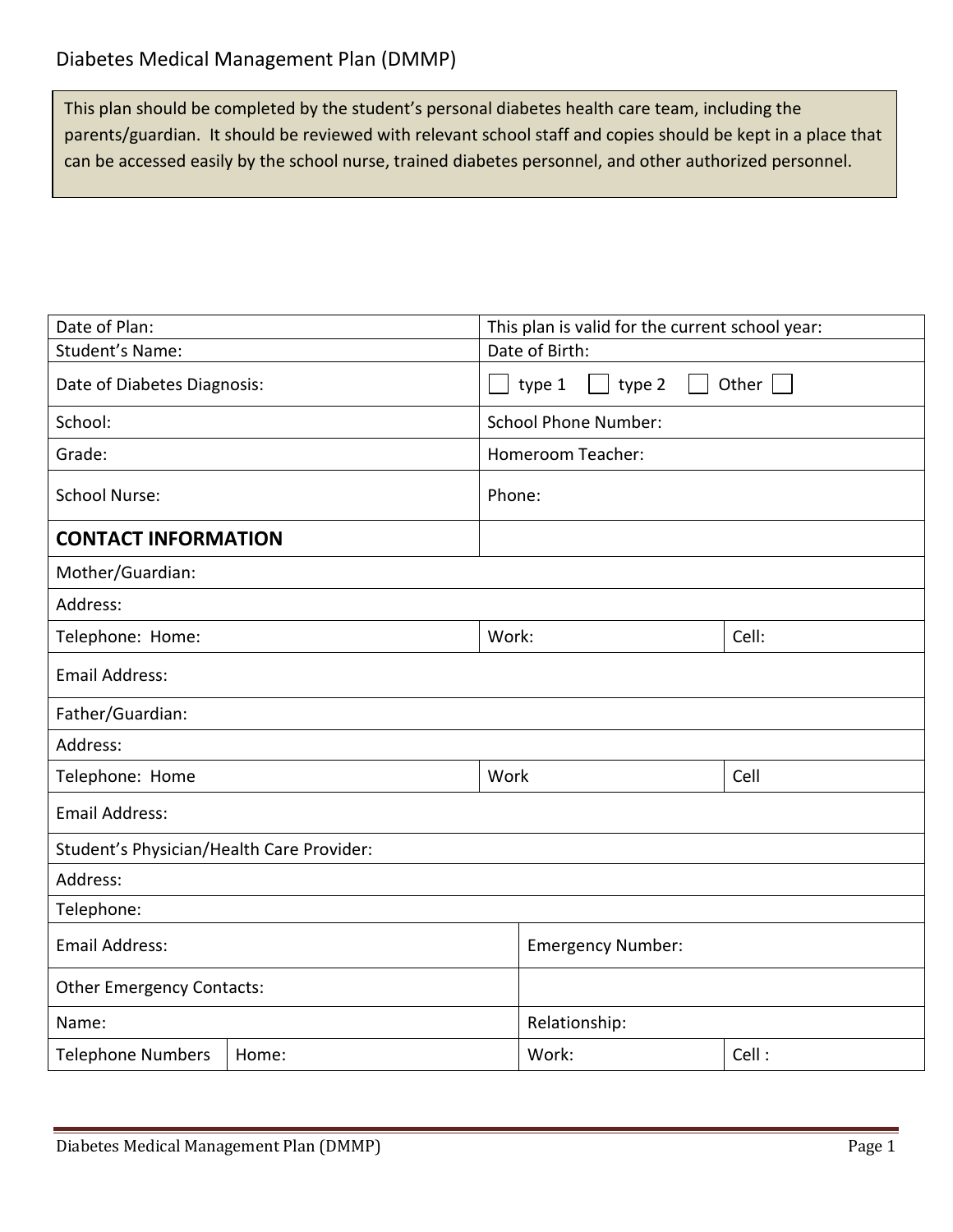| <b>CHECKING BLOOD GLUCOSE</b>                                         |                                             |  |  |
|-----------------------------------------------------------------------|---------------------------------------------|--|--|
| Target range of blood glucose:                                        | 70-130 mg/dL<br>70-180 mg/dL                |  |  |
| Other:                                                                |                                             |  |  |
| Check blood glucose level:                                            | Before lunch<br>Hours after lunch           |  |  |
| 2 hours after a correction dose                                       | <b>Before PE</b><br>After PE<br>Mid-morning |  |  |
| Before dismissal                                                      | Other:                                      |  |  |
| As needed for signs/symptoms of low or high blood glucose             |                                             |  |  |
| As needed for signs/symptoms of illness                               |                                             |  |  |
| Preferred site of testing:<br>Thigh<br>Other:<br>Fingertip<br>Forearm |                                             |  |  |
| Brand/Model of blood glucose meter:                                   |                                             |  |  |

*Note: The fingertip should always be used to check blood glucose level if hypoglycemia is suspected.*

*Student or healthcare personnel will dispose of sharps in sharps container in health office, athletic office, or trainer's office. Portable sharps container provided by student on field trips.*

### **Student's self-care blood glucose checking skills:**

 $\Box$  Diabetic trained personnel will consult with school nurse, parent, or student's health care provider to confirm appropriate insulin dosage before administration or verification by two trained diabetes personnel.

| Independently checks own blood glucose                                                                                                                                                                                   |                 |           |        |
|--------------------------------------------------------------------------------------------------------------------------------------------------------------------------------------------------------------------------|-----------------|-----------|--------|
| May check blood glucose with supervision                                                                                                                                                                                 |                 |           |        |
| Requires school nurse or trained diabetes personnel to check blood glucose                                                                                                                                               |                 |           |        |
| <b>Continuous Glucose Monitor (CGM):</b><br>Yes<br>No                                                                                                                                                                    |                 |           |        |
| Brand/Model:                                                                                                                                                                                                             | Alarms set for: | (low) and | (high) |
| Note: Confirm CGM results with blood glucose meter check before taking action on sensor blood glucose level. If student has<br>symptoms or signs of hypoglycemia, check fingertip blood glucose level regardless of CGM. |                 |           |        |
| <b>HYPOGLYCEMIA TREATMENT</b>                                                                                                                                                                                            |                 |           |        |

## Student's usual symptoms of hypoglycemia (list): \_\_\_\_\_\_\_\_\_\_\_\_\_\_\_\_\_\_\_\_\_\_\_\_\_\_\_\_\_\_\_ \_\_\_\_\_\_\_\_\_\_\_\_\_\_\_\_\_\_\_\_\_\_\_\_\_\_\_\_\_\_\_\_\_\_\_\_\_\_\_\_\_\_\_\_\_\_\_\_\_\_\_\_\_\_\_\_\_\_\_\_\_\_\_\_\_\_\_\_\_\_\_\_\_\_\_\_\_\_\_\_\_\_\_\_\_\_\_\_\_\_ \_\_\_\_\_\_\_\_\_\_\_\_\_\_\_\_\_\_\_\_\_\_\_\_\_\_\_\_\_\_\_\_\_\_\_\_\_\_\_\_\_\_\_\_\_\_\_\_\_\_\_\_\_\_\_\_\_\_\_\_\_\_\_\_\_\_\_\_\_\_\_\_\_\_\_\_\_\_\_\_\_\_\_\_\_\_\_\_\_\_

If exhibiting symptoms of hypoglycemia, OR if blood glucose level is less than \_\_\_\_\_ mg/dL, give a quick-acting glucose product equal to \_\_\_\_\_ grams of carbohydrate. Recheck blood glucose in 10-15 minutes and repeat treatment if blood glucose level is less than mg/dL. Additional treatment: \_\_\_\_\_\_\_\_\_\_\_\_\_\_\_\_\_\_\_\_\_\_\_\_\_\_\_\_\_\_\_\_\_\_\_\_\_\_\_\_\_\_\_\_\_\_\_\_\_\_\_\_\_\_\_\_\_\_\_\_\_\_\_\_\_\_\_\_\_\_\_

\_\_\_\_\_\_\_\_\_\_\_\_\_\_\_\_\_\_\_\_\_\_\_\_\_\_\_\_\_\_\_\_\_\_\_\_\_\_\_\_\_\_\_\_\_\_\_\_\_\_\_\_\_\_\_\_\_\_\_\_\_\_\_\_\_\_\_\_\_\_\_\_\_\_\_\_\_\_\_\_\_\_\_\_\_\_\_\_\_\_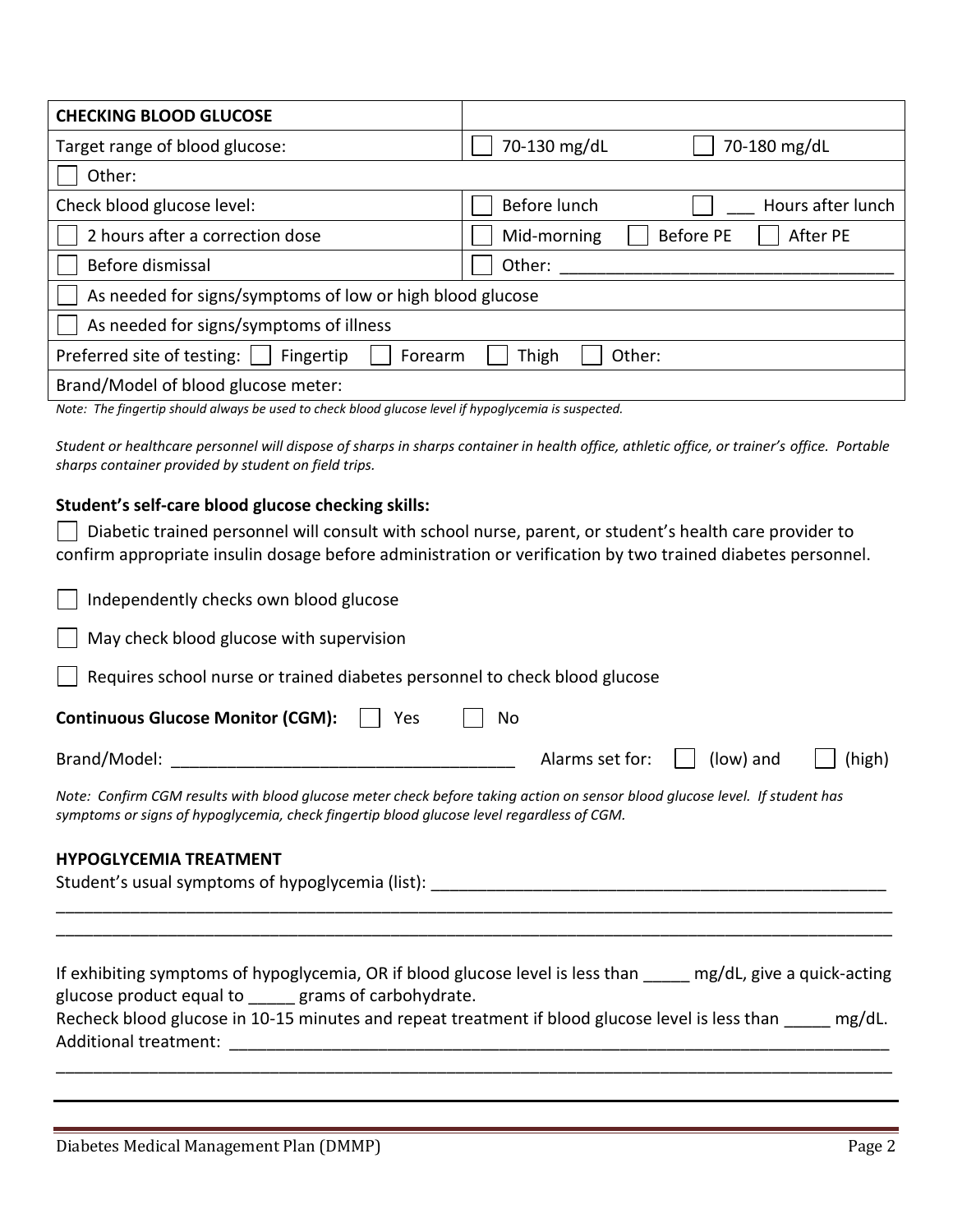#### **HYPOGLYCEMIA TREATMENT** (Continued)

Follow physical activity and sports orders (see page 7).

- If the student is unable to eat or drink, is unconscious or unresponsive, or is having seizure activity or convulsions (jerking movements), give:
- Glucagon:  $1 \mid 1$ mg  $1 \mid \frac{1}{2}$ mg Route:  $1 \mid SC \mid IM$
- Site for glucagon injection:  $\Box$  arm  $\Box$  thigh  $\Box$  Other:
- Call 911 (Emergency Medical Services) and the student's parents/guardian.

### **HYPERGLYCEMIA TREATMENT**

Student's usual symptoms of hyperglycemia (list below):

| Check $\vert$ $\vert$ Urine $\vert$ $\vert$ Blood for ketones every hour(s) when blood glucose levels are above _____ mg/dL. |  |  |  |  |
|------------------------------------------------------------------------------------------------------------------------------|--|--|--|--|
| For blood glucose greater than mg/dL AND at least hours since last insulin dose, give correction                             |  |  |  |  |
| dose of insulin (see orders below).                                                                                          |  |  |  |  |
| For insulin pump users: see additional information for student with insulin pump.                                            |  |  |  |  |
| Give extra water and/or non-sugar containing drinks (not fruit juices): ounces per hour.                                     |  |  |  |  |
| Additional treatment for ketones:                                                                                            |  |  |  |  |
|                                                                                                                              |  |  |  |  |

\_\_\_\_\_\_\_\_\_\_\_\_\_\_\_\_\_\_\_\_\_\_\_\_\_\_\_\_\_\_\_\_\_\_\_\_\_\_\_\_\_\_\_\_\_\_\_\_\_\_\_\_\_\_\_\_\_\_\_\_\_\_\_\_\_\_\_\_\_\_\_\_\_\_\_\_\_\_\_\_\_\_\_\_\_\_\_\_\_

\_\_\_\_\_\_\_\_\_\_\_\_\_\_\_\_\_\_\_\_\_\_\_\_\_\_\_\_\_\_\_\_\_\_\_\_\_\_\_\_\_\_\_\_\_\_\_\_\_\_\_\_\_\_\_\_\_\_\_\_\_\_\_\_\_\_\_\_\_\_\_\_\_\_\_\_\_\_\_\_\_\_\_\_\_\_\_\_\_\_ \_\_\_\_\_\_\_\_\_\_\_\_\_\_\_\_\_\_\_\_\_\_\_\_\_\_\_\_\_\_\_\_\_\_\_\_\_\_\_\_\_\_\_\_\_\_\_\_\_\_\_\_\_\_\_\_\_\_\_\_\_\_\_\_\_\_\_\_\_\_\_\_\_\_\_\_\_\_\_\_\_\_\_\_\_\_\_\_\_\_ \_\_\_\_\_\_\_\_\_\_\_\_\_\_\_\_\_\_\_\_\_\_\_\_\_\_\_\_\_\_\_\_\_\_\_\_\_\_\_\_\_\_\_\_\_\_\_\_\_\_\_\_\_\_\_\_\_\_\_\_\_\_\_\_\_\_\_\_\_\_\_\_\_\_\_\_\_\_\_\_\_\_\_\_\_\_\_\_\_\_

Follow physical activity and sports orders (see page 7).

- Notify parents/guardian of onset of hyperglycemia.
- If the student has symptoms of a hyperglycemia emergency, including dry mouth, shortness of breath, chest pain, increasing sleepiness or lethargy, or depressed level of consciousness: Call 911 (Emergency Medical Services) and the student's parents/guardian.

#### **INSULIN THERAPY**

| Insulin delivery device: $\begin{array}{ c c c c c } \hline \end{array}$ insulin pen $\begin{array}{ c c c c c c } \hline \end{array}$ insulin pump |  |  |
|-----------------------------------------------------------------------------------------------------------------------------------------------------|--|--|
| Type of insulin therapy at school:                                                                                                                  |  |  |
| Adjustable Insulin Therapy<br>$\mathbf{I}$                                                                                                          |  |  |
| <b>Fixed Insulin Therapy</b>                                                                                                                        |  |  |
| No insulin                                                                                                                                          |  |  |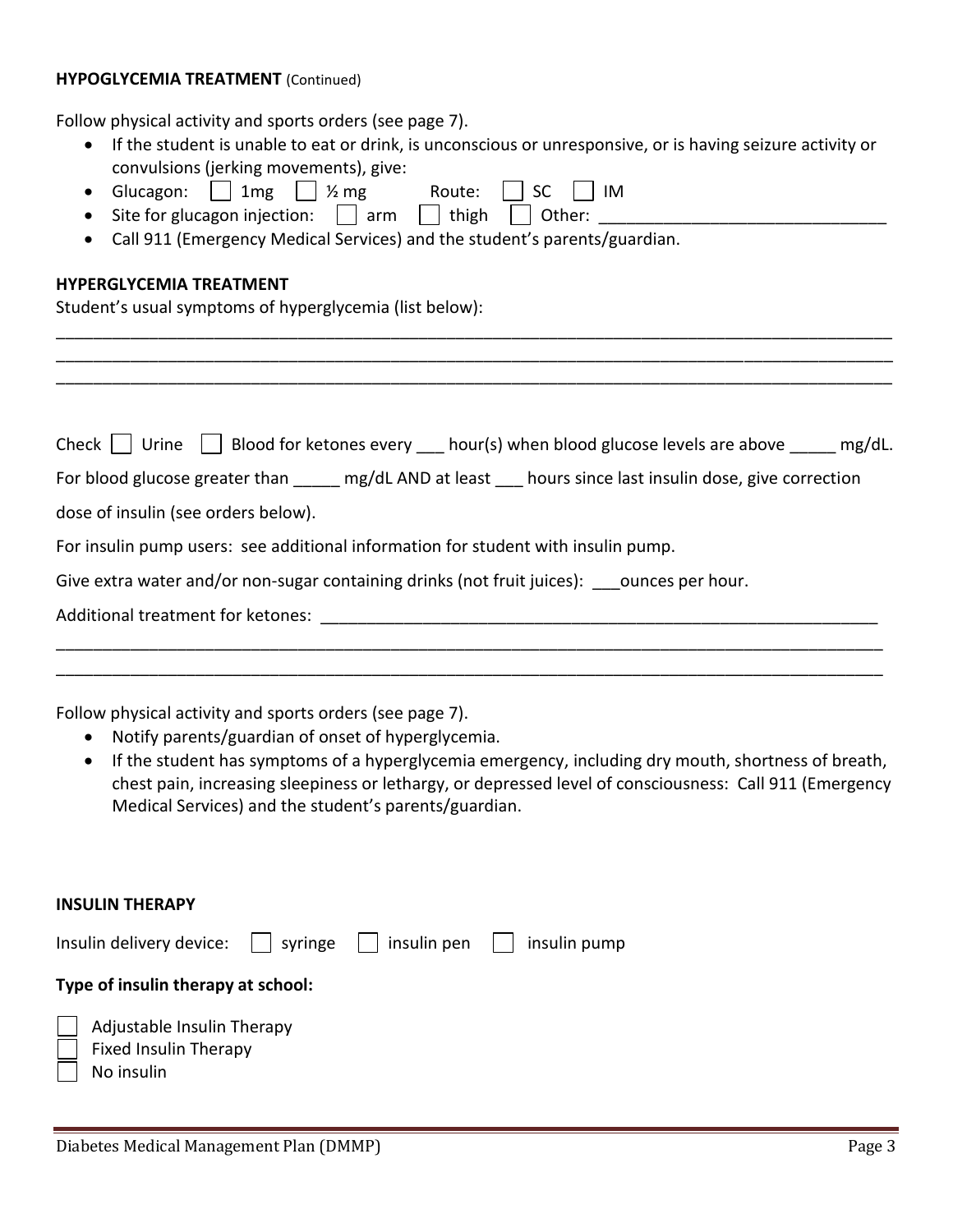### **Adjustable Insulin Therapy**

**Carbohydrate Coverage/Correction Dose:**

Name of insulin:  $\blacksquare$ 

 **Carbohydrate Coverage:** Insulin-to-Carbohydrate Ratio: Lunch: 1 unit of insulin per \_\_\_\_\_ grams of carbohydrate Snack: 1 unit of insulin per \_\_\_\_\_ grams of carbohydrate

### **Carbohydrate Dose Calculation Example**

*Grams of carbohydrates in meal*

**------------------------------------------------ = \_\_\_\_\_\_\_\_\_ units of insulin**

*Insulin-to-carbohydrate ratio* 

### **Correction Dose:**

Blood Glucose Correction Factor/Insulin Sensitivity Factor = Target blood glucose = \_\_\_\_\_ mg/dL

#### **Correction Dose Calculation Example**

 *Actual Blood Glucose-Target Blood Glucose*

*------------------------------------------------------------------------------ = \_\_\_\_\_* **units of insulin**

 *Blood Glucose Correction Factor/Insulin Sensitivity Factor* 

Correction dose scale (use instead of calculation above to determine insulin correction dose):

Blood Glucose to \_\_\_\_ mg/dL give \_\_\_\_ units Blood Glucose to \_\_\_\_ mg/dL give \_\_\_\_ units Blood Glucose \_\_\_\_\_ to \_\_\_\_\_ mg/dL give \_\_\_\_\_ units Blood Glucose \_\_\_\_\_ to \_\_\_\_\_ mg/dL give \_\_\_\_\_ units

#### **INSULIN THERAPY**

#### **When to give insulin:**

#### Lunch

Carbohydrate coverage only

 $\Box$  Carbohydrate coverage plus correction dose when blood glucose is greater than  $\Box$  mg/dL and hours since last insulin dose.

 $\Box$  Other: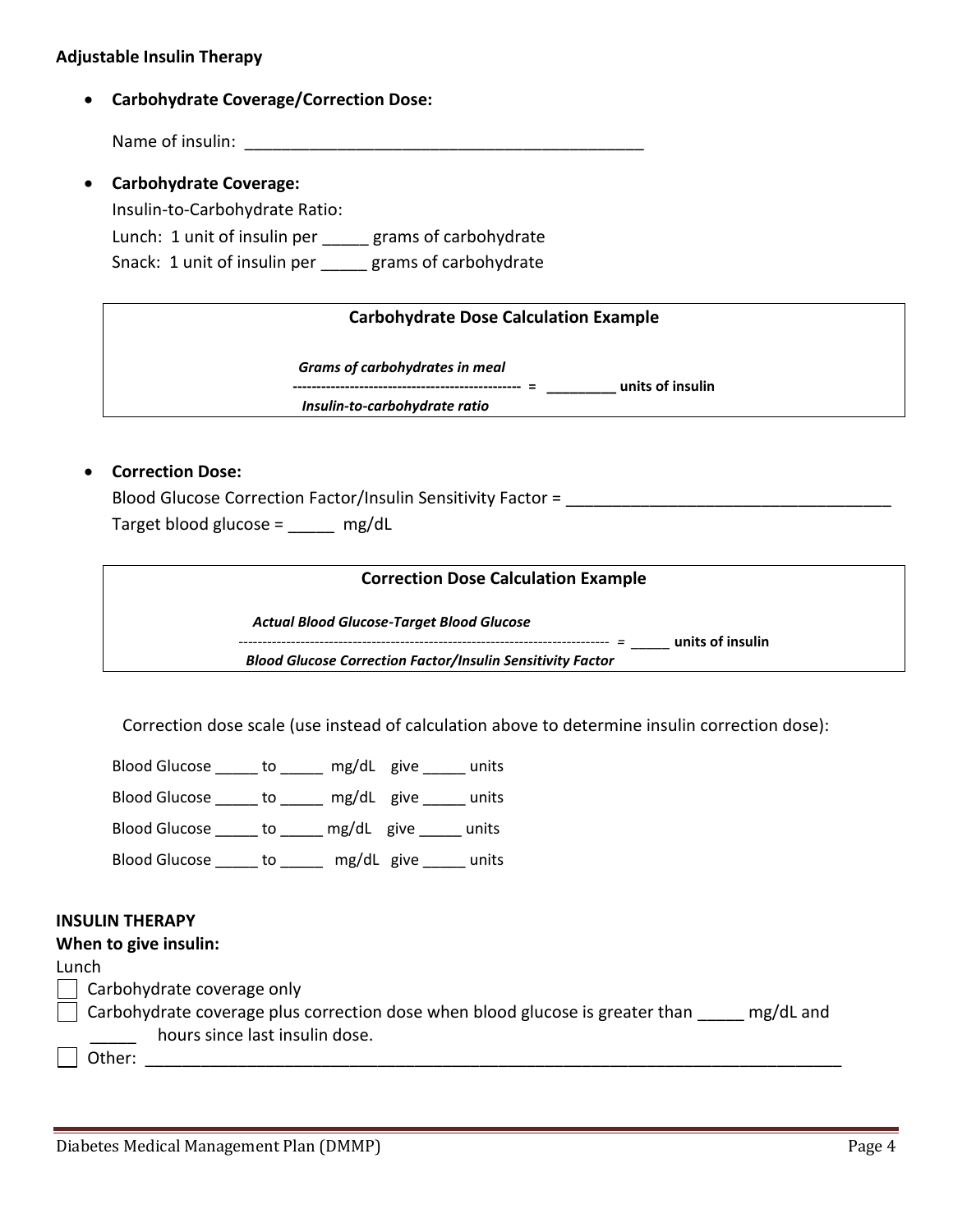## **INSULIN THERAPY** (Cont'd)

| <b>INJULIIV I HENAPT (COIIL U)</b>                                                                                                                                                                  |
|-----------------------------------------------------------------------------------------------------------------------------------------------------------------------------------------------------|
| Snack<br>No coverage for snack<br>Carbohydrate coverage only<br>Carbohydrate coverage plus correction dose when glucose is greater than _____ mg/dL and<br>hours since last insulin dose.           |
|                                                                                                                                                                                                     |
| Correction dose only:<br>For blood glucose greater than ______ mg/dL AND at least _____ hours since last insulin dose.                                                                              |
| <b>Fixed Insulin Therapy</b><br>Name of insulin:                                                                                                                                                    |
| Units of insulin given pre-lunch daily                                                                                                                                                              |
| Units of insulin given pre-snack daily                                                                                                                                                              |
|                                                                                                                                                                                                     |
| <b>Parental Authorization to Adjust Insulin Dose:</b>                                                                                                                                               |
| Parents/guardian authorization should be obtained before administering a<br>Yes<br>No<br>correction dose.                                                                                           |
| Parents/guardian are authorized to increase or decrease correction dose<br>Yes<br>No<br>scale within the following range: $+/-$ _____ units of insulin.                                             |
| Parents/guardian are authorize to increase or decrease insulin-to-carbohydrate<br>No<br>Yes<br>ratio within the following range: ______ units per prescribed grams of                               |
| carbohydrate, $+/-$ grams of carbohydrate.<br>Parents/guardian are authorized to increase or decrease fixed insulin dose within<br>No<br>Yes<br>the following range: $+/-$ ______ units of insulin. |
| Student's self-care insulin administration skills:                                                                                                                                                  |
| Independently calculates and gives own injections<br>Yes<br>No                                                                                                                                      |
| May calculate/give own injections with supervision<br>Yes<br>No                                                                                                                                     |
| Requires school nurse or trained diabetes personnel to calculate/give injections<br>Yes<br>No<br>Trained diabetes care aide                                                                         |
| Yes<br>No                                                                                                                                                                                           |
| <b>ADDITIONAL INFORMATION FOR STUDENT WITH INSULIN PUMP</b><br>Type of insulin in pump:                                                                                                             |
|                                                                                                                                                                                                     |
|                                                                                                                                                                                                     |
| For blood glucose greater than _____ mg/dL that has not decreased within _____ hours correction, consider pump<br>failure or infusion site failure. Notify parents/guardian.                        |

For infusion site failure: Insert new infusion set and/or replace reservoir.

For suspected pump failure: suspend or remove pump and give insulin by syringe or pen.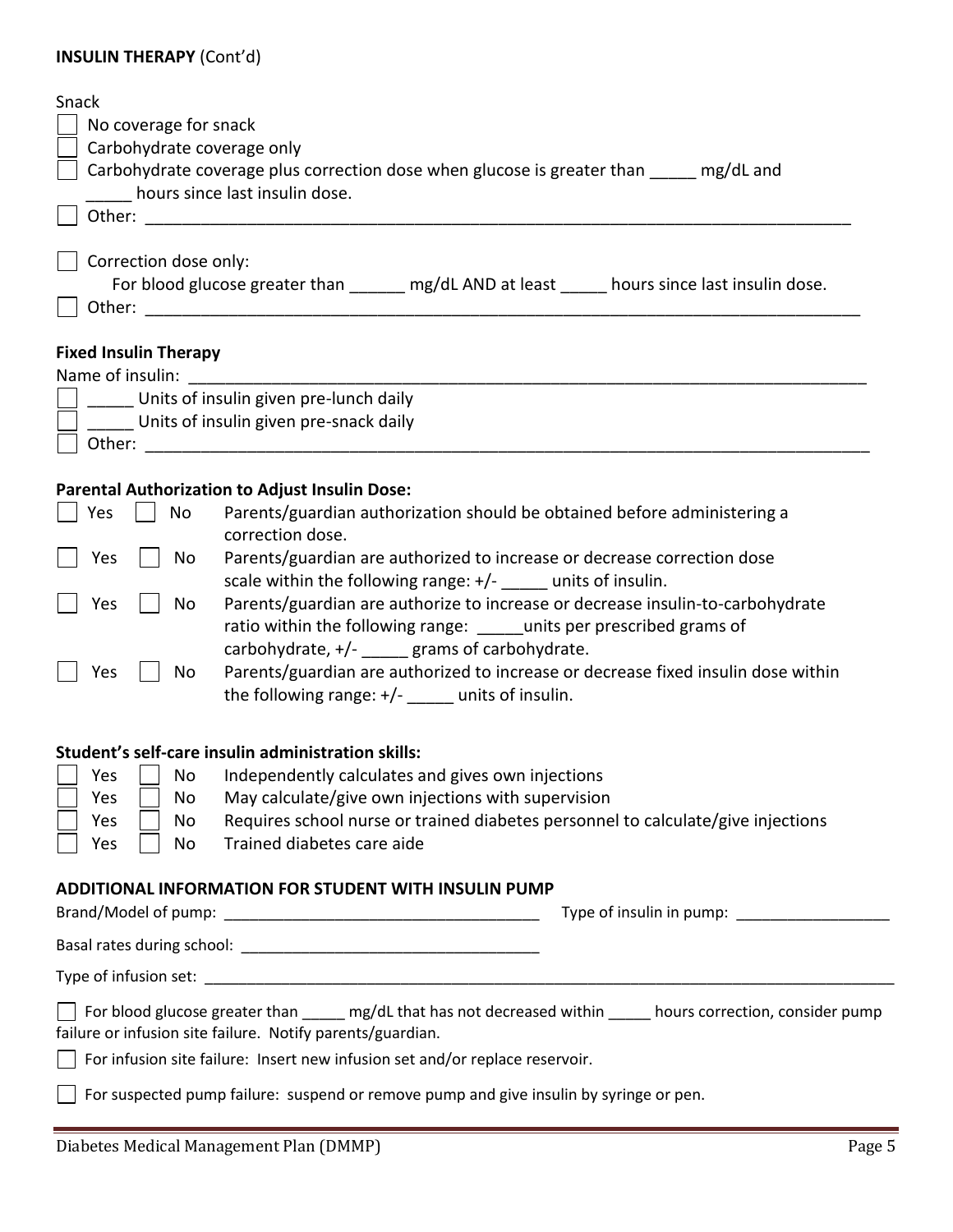## **Physical Activity**

| May disconnect from pump for sports activities<br>Set a temporary basal rate<br>No<br>Yes<br>Suspend pump use<br>Yes<br>No | Yes<br>No<br>% temporary basal for<br>hours |
|----------------------------------------------------------------------------------------------------------------------------|---------------------------------------------|
| Student's self-care pump skills:                                                                                           | Independent?                                |
| Count carbohydrates                                                                                                        | Yes<br>No                                   |
| Bolus correct amount for carbohydrates consumed                                                                            | Yes<br>No                                   |
| Calculate and administer correction bolus                                                                                  | Yes<br>No                                   |
| Calculate and set basal profiles                                                                                           | Yes<br>No                                   |
| Calculate and set temporary basal rate                                                                                     | Yes<br>No                                   |
| Change batteries                                                                                                           | Yes<br>No                                   |
| Disconnect pump                                                                                                            | Yes<br>No                                   |
| Reconnect pump to infusion set                                                                                             | No<br>Yes                                   |
| Prepare reservoir and tubing                                                                                               | Yes<br>No                                   |
| Insert infusion set                                                                                                        | Yes<br>No                                   |
| Troubleshoot alarms and malfunctions                                                                                       | No<br>Yes                                   |

## **OTHER DIABETES MEDICATIONS**

| Name: | Dose: | Route | Times given: |
|-------|-------|-------|--------------|
| Name: | Dose: | Route | Times given: |

### **MEAL PLAN**

| Meal/Snack                                                                                                   | Time                        | Carbohydrate Content (grams) |  |
|--------------------------------------------------------------------------------------------------------------|-----------------------------|------------------------------|--|
| <b>Breakfast</b>                                                                                             |                             | to                           |  |
| Mid-morning snack                                                                                            |                             | tΩ                           |  |
| Lunch                                                                                                        |                             | tΩ                           |  |
| Mid-afternoon snack                                                                                          |                             | tΩ                           |  |
| Other times to give snacks and content/amount:                                                               |                             |                              |  |
| Instructions for when food is provided to the class (e.g., as part of a class party or food sampling event): |                             |                              |  |
|                                                                                                              |                             |                              |  |
| Special event/party food permitted:                                                                          | Parents/guardian discretion | Student discretion           |  |

## **Student's self-care nutrition skills:**

| Yes     No           |    | Independently counts carbohydrates                                      |
|----------------------|----|-------------------------------------------------------------------------|
| $\vert$   Yes     No |    | May count carbohydrates with supervision                                |
| $\vert$   Yes        | No | Requires school nurse/trained diabetes personnel to count carbohydrates |